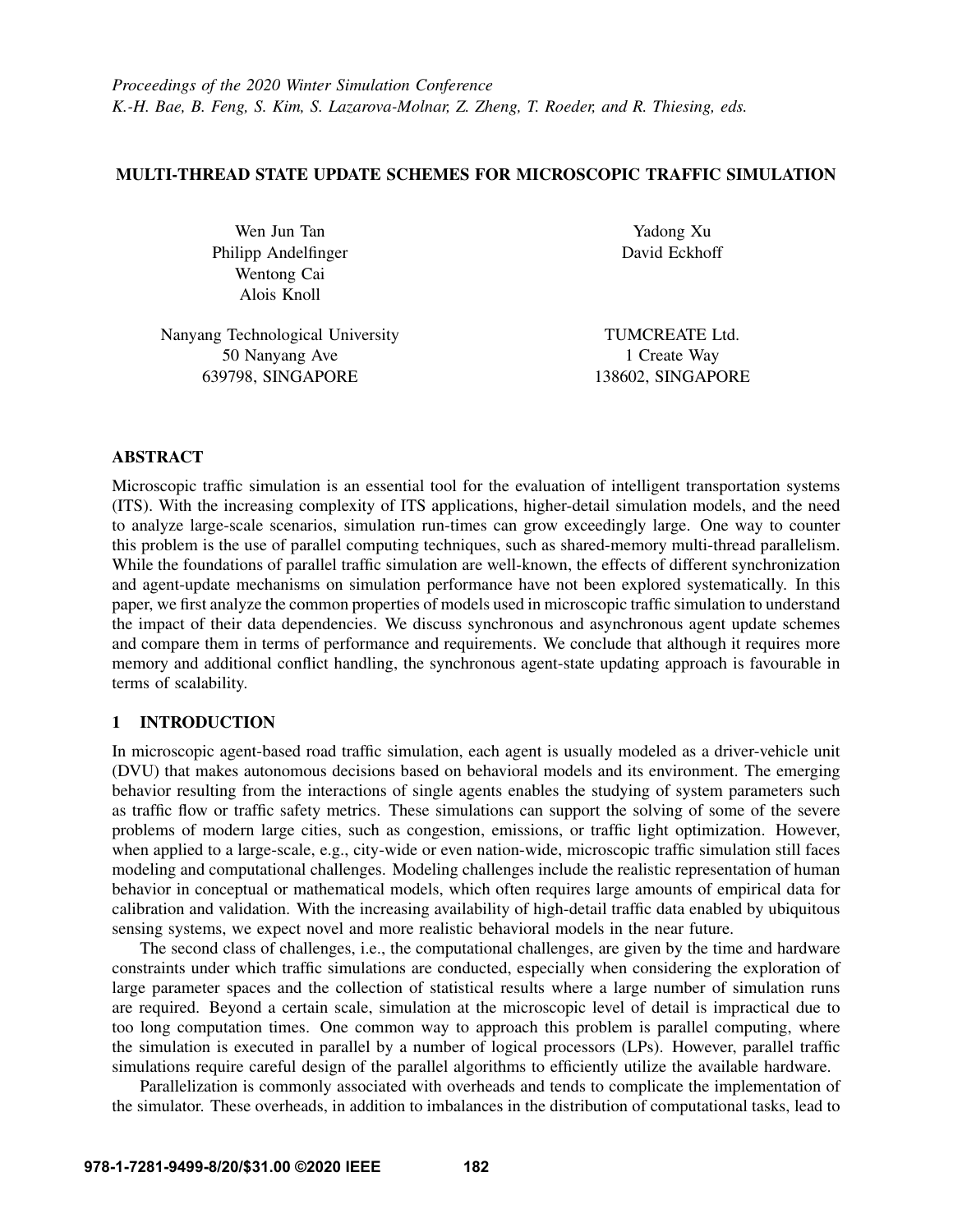the fact that parallel simulations usually do not scale linearly as more processors are introduced [\(Fujimoto](#page-10-0) [2016\)](#page-10-0). An additional domain-specific challenge for the simulation of intelligent transport systems (ITS) is that typically, a combination of models with fundamentally different computational requirements is used, further complicating efficient parallel execution.

Shared-memory multi-thread parallelism is one of the common parallel programming models due to the increasing number of CPU cores on a single machine. In shared-memory programs, a number of threads are executed in the same address space, typically orchestrated by a multi-threading library such as the Open Multi-Processing (OpenMP) framework. Threads interact by accessing locations in the shared memory address space, achieving mutual execution based on atomic operations or locks. To execute a parallel simulation using multi-threads, each LP can be mapped to a thread.

In this work, we aim to explore the challenges and benefits of different parallel execution approaches using a multi-thread architecture for microscopic traffic simulation. To achieve efficient parallel execution, we first need to understand the impact of data dependencies of the models used in microscopic traffic simulation and select the agent state update required for these models. The state update also determines which multi-thread execution scheme lends itself better to parallel execution.

There are existing parallel and distributed traffic simulators, such as PARAMICS-MP [\(Liu et al. 2004\)](#page-10-1), AIMSUN (Barceló et al. 1998), TRANSIMS [\(Nagel and Rickert 2001\)](#page-11-0), dSUMO [\(Bragard et al. 2016\)](#page-10-3), and CityMos [\(Zehe et al. 2017\)](#page-11-1). The road network is typically partitioned across LPs, and requires synchronizations between the LPs to maintain the consistency of simulation. To the best of our knowledge, the present paper is the first to explore the performance implications of different state update mechanisms for multi-threaded traffic simulations.

The contributions of this paper can be summarized as follows:

- We analyze the properties of common microscopic traffic simulation models and their implications on parallel execution.
- We discuss and compare the two approaches of agent state updates, *asynchronous* and *synchronous* updates, and propose multi-thread parallel execution schemes based on their different characteristics.
- We present a comparison of different state update schemes by conducting an extensive performance evaluation on the impact and overhead of multi-thread parallel execution.

The remainder of this paper is organized as follows: We first present a model taxonomy for microscopic traffic simulations (Section [2\)](#page-1-0). In Section [3,](#page-3-0) we discuss two approaches to agent state updating and propose the multi-thread execution of agent state updates. With the help of an extensive simulation study, we give insights into various performance aspects of state updates in parallel traffic simulation in Section [4.](#page-6-0) Before we conclude the paper, we discuss the advantages and disadvantages of the state update schemes in Section [5.](#page-9-0)

# <span id="page-1-0"></span>2 DEPENDENCIES IN TRAFFIC SIMULATION MODELS

Vehicular traffic can be modeled as a multi-agent system [\(Kesting et al. 2008;](#page-10-4) [Chen and Cheng 2010\)](#page-10-5), where agents are individual, autonomous, collaborative, and reactive entities. Agents interact with each other as well as their environment, the latter consisting of the road infrastructure, e.g., the road network or traffic light signals.

During the simulation, the simulated world evolves through a virtual simulation time. At any point in simulation time, agents and the environment have *states* represented by state variables. For example, the state variables of an agent, that is, a DVU, consist of acceleration, velocity, and position; the state of a traffic light is its current signal phase. These states change as the simulation progresses by executing the state update functions of the employed models. For example, a DVU's state can be updated by driver behavior models such as car-following [\(Brackstone and McDonald 1999\)](#page-10-6), lane-changing [\(Hidas 2002\)](#page-10-7), and route-choice models [\(Dell'Orco and Marinelli 2017\)](#page-10-8).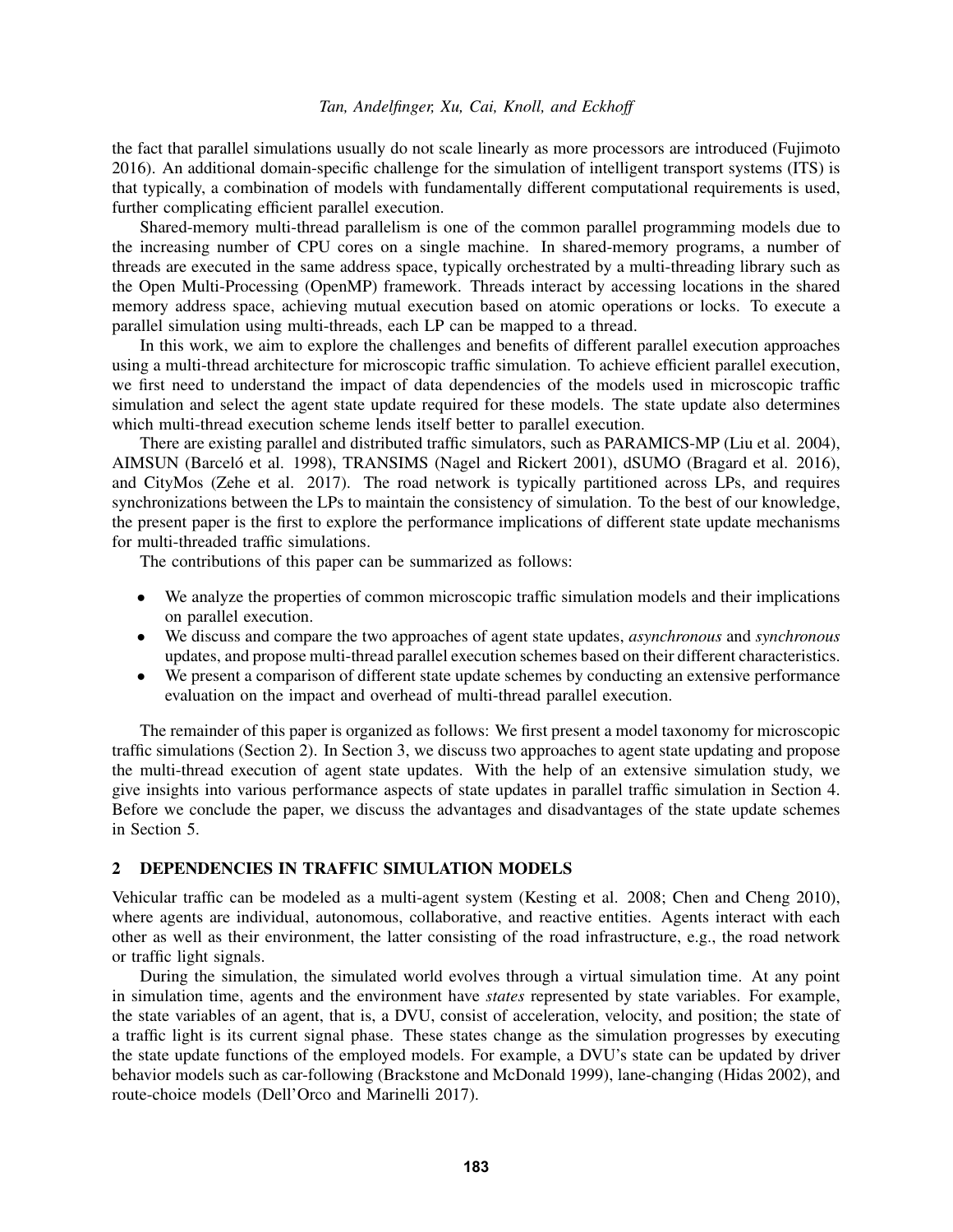<span id="page-2-0"></span>

Figure 1: Data dependencies for different types of models. Type (a) are internal models, e.g., models concerned with electric motors and batteries. In contrast, types (b) and (c) are external models. Type (b) models only extend to limited local space, e.g., car-following models and adaptive traffic lights, whereas type (c) can span across the whole road network, e.g., for dynamic route calculations.

<span id="page-2-1"></span>

| Application                     | <b>Examples</b>                             | <b>Internal</b> | <b>External</b> |  |
|---------------------------------|---------------------------------------------|-----------------|-----------------|--|
|                                 |                                             |                 | Local           |  |
| Emission models                 | (Rakha and Ahn 2004; Maia et al. 2011)      |                 |                 |  |
| EV Battery models               | (Bi et al. 2017)                            |                 |                 |  |
| General car-following behavior  | (Brackstone and McDonald 1999)              |                 |                 |  |
| Connected autonomous vehicles   | (Meignan et al. 2007; Gora and Rüb, I 2016) |                 |                 |  |
| Adaptive traffic signal control | (McKenney and White 2013)                   |                 |                 |  |
| Driver information route choice | (Dell'Orco and Marinelli 2017)              |                 |                 |  |
| EV charging                     | (Bi et al. 2017)                            |                 |                 |  |
| Agatz2012 Ride-sharing          | (Pelzer et al. 2015)                        |                 |                 |  |

Table 1: Taxonomy of commonly used models in microscopic traffic simulation.

Models can be seen as functions that take as input the current state of the agent and its surroundings, and their outputs are the changes to the state variables. Models in traffic simulation can come in many forms such as differential equations, fuzzy logic, or artificial neural networks. To ensure the correctness of the simulation, *data dependencies* between models and agents must be considered when agents are updated concurrently. These dependencies play a critical role in the design of parallel simulations as they have a significant influence on the induced overheads in terms of locking and state-sharing between the parallel processors.

Different types of models have different data dependencies and thus different synchronization requirements in parallel processing. The models can be classified according to the span of data dependency across the simulation space. We categorize them into three types: *internal*, *external local*, and *external global*. An illustration of the data dependencies of different types is shown in Figure [1.](#page-2-0)

*Internal* models only input or output states visible inside the agent. The states they read or modify have no direct effect on other agents, therefore data dependencies do not exceed agent boundaries. Examples are electric motor and battery models for electric vehicles (EVs), as shown as Type (a) in Figure [1.](#page-2-0) The state of charge of the battery is determined by many factors inside the vehicle such as acceleration and weight, but it is not directly linked to other agents. Therefore, assuming parallel execution on agent-based level (meaning different LPs will not operate on the same agent), these models will not cause conflicts or require synchronization messages between the LPs.

In contrast to internal models, *external* models input or output states that are visible to other agents and the environment. Examples are car-following and lane-changing models that describe the lateral and longitudinal movement of a vehicle based on the road infrastructure as well as speed and distance information of nearby vehicles. The computed acceleration and lane-change decisions are visible to other vehicles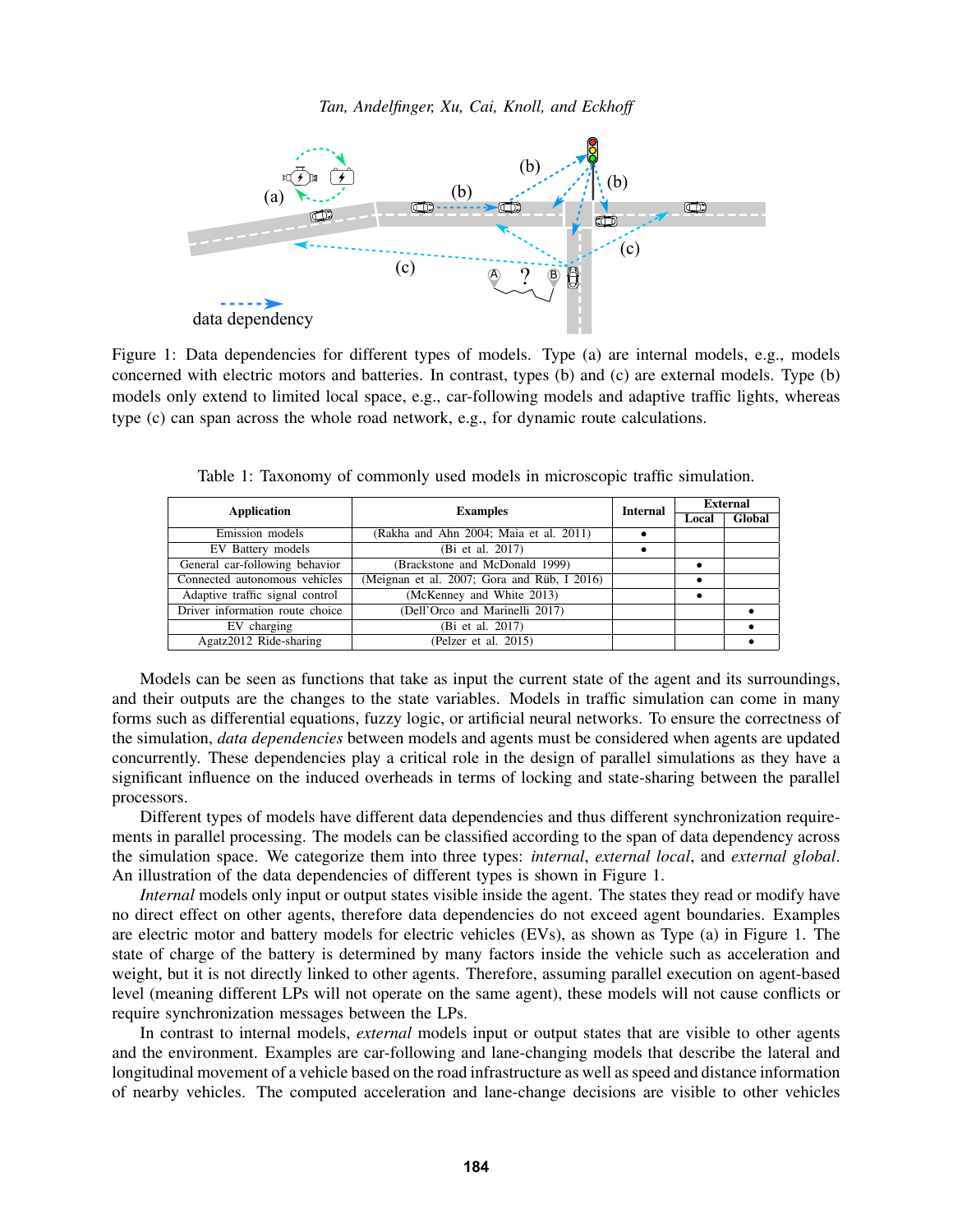nearby. Therefore, during parallel execution, such models generally require synchronization among threads and processes.

Depending on the span of data dependencies across the environment, we further divide external models into *local* and *global*. *Local* means the data dependency does not span across the whole simulation space as illustrated as type (b) in Figure [1.](#page-2-0) A car-following model only requires the states of other agents and the environment (e.g., traffic lights) within the driver's *perception range*. On the other hand, input and output of *global* models may span over the entire simulation space. For example, dynamic path-finding models may require an agent to know the traffic state of the entire road network, visualized as type (c) in Figure [1.](#page-2-0) In parallel simulation, global models should therefore be handled with care, as they may lead to expensive global synchronization. In Table [1,](#page-2-1) we list examples of different types of models commonly used in (sub-)microscopic traffic simulation.

In summary, *internal models* can be updated independently without synchronization, *external local* models require synchronization among a subset of agents, and *external global* models need to be synchronized globally. While global synchronization in external global models is unavoidable, it is a challenge to reduce synchronization in external local models to achieve efficient parallel simulation.

# <span id="page-3-0"></span>3 MULTI-THREAD STATE UPDATES SCHEMES

In this section, we focus on an agent-based simulation consisting of only external local models, e.g., car-following models. First, the workload division is selected to reduce synchronization. Second, two agent state update schemes are discussed in relation to their synchronization requirements. Third, multi-thread execution schemes are described for parallel execution of the state update schemes.

#### 3.1 Workload Division

In order to parallelize any simulation, the simulation space needs to be partitioned into smaller pieces that can be computed (at least partially) independently. There exist various approaches to do so, for example, traffic simulation can be partitioned on an agent level or spatially, assigning lanes or entire regions to the LPs. This assumes that the number of lanes or regions in the simulation is greater than or equal to the number of LPs. The partitioned simulation is executed in a lock-step manner, where each partitioned workload is executed independently and synchronized at a barrier, usually the time step in traffic simulation, before proceeding to the next step.

When data dependencies necessitate locking to avoid race conditions, a unit of workload may be an area instead of an agent, e.g., a road segment [\(Aydt et al. 2013\)](#page-10-11). This reduces locking overhead as one LP will be responsible for all agents on this particular segment and will therefore not lock agent by agent. Other considerations include the memory layout: in traffic simulation, it is common to store agents on the same lane next to each other in memory, allowing for faster access times. It therefore makes sense to treat a *lane* as an atomic unit of workload.

#### 3.2 State Update Schemes

Agents inside agent-based simulation commonly follow a standard *Sense-Think-Act* paradigm. They sense the environment which may include other agents, then, in the think stage, they make decisions based on what they have sensed, and lastly, act on the environment as a result.

In parallel simulation, there are several challenges here: first, sensing the environment comes with reading state variables of other agents, who at the same time might be updated by other LPs. This requires locking and negatively affects speed-up. In the *Act* stage, agents may reserve *resources* of the environment, for example, some space on a lane. A *conflict* happens if two agents who are processed simultaneously aim to reserve the same resource. These conflicts need to be resolved before the simulation can progress.

A general consideration in time-stepped agent-based simulation is the order according to which agent states are updated at a given time step. [Railsback and Grimm \(2011\)](#page-11-7) differentiate two ways of scheduling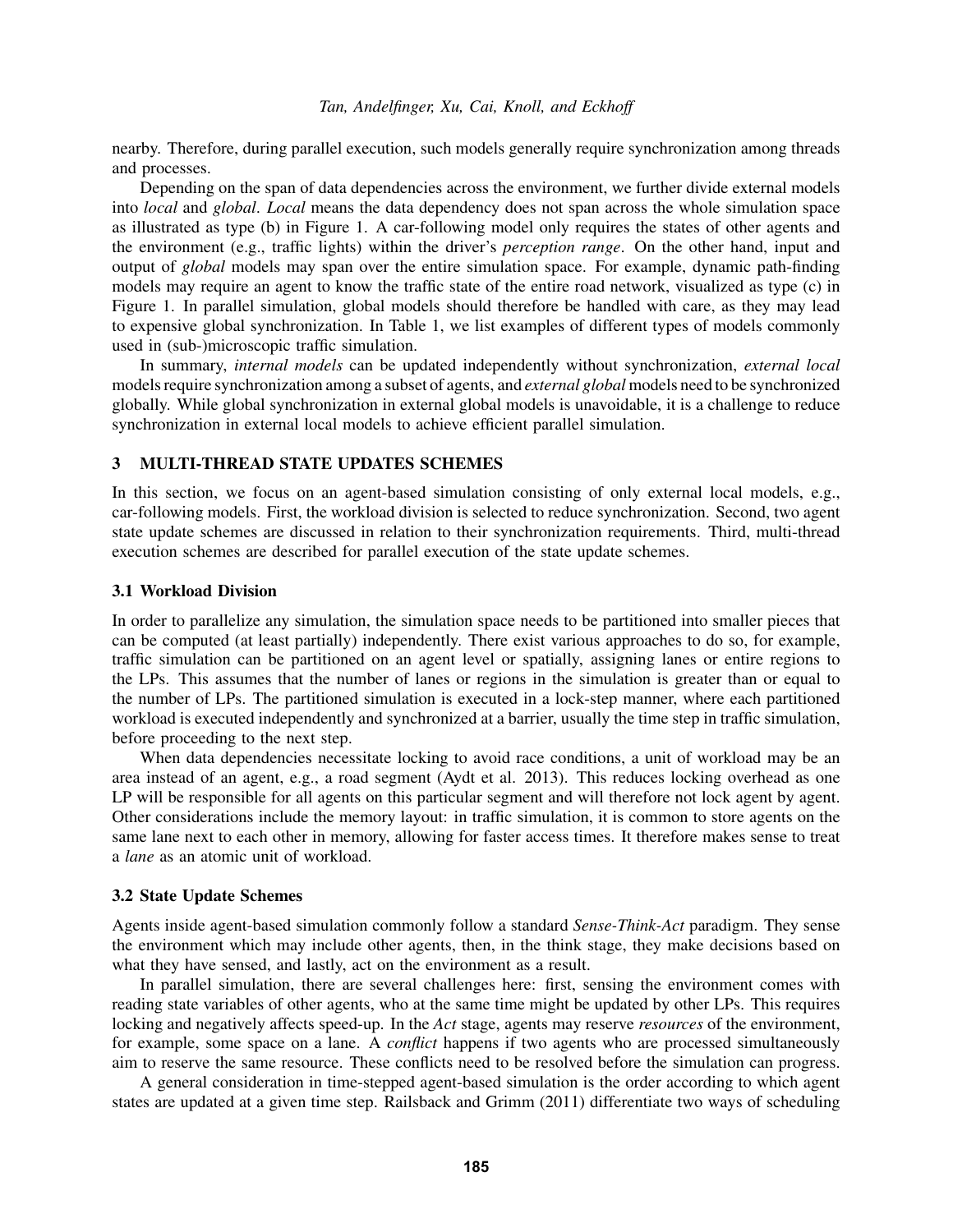<span id="page-4-0"></span>

Figure 2: Examples for conflicts in traffic simulation. Left: Vehicles  $v_1$  and  $v_2$  both want to change lane at the same time. Right: Both vehicles want to advance to lane *l*3.

agent updates: *asynchronous* and *synchronous*. In this section, we discuss two types of agent state update schemes that deal with the two problems described earlier in different ways.

#### 3.2.1 Asynchronous Update

Simply updating agents one after the other in a random or predefined order leads to *asynchronous* agent updates. Given a time step size  $\Delta t$ , the actions of an agent when updating its state from time *t* to  $t + \Delta t$ typically depend on the states of nearby agents, some of which may be at *t*, while others may already have been updated to  $t + \Delta t$ . When executing updates in parallel, an additional concern is the locking of agent and environment states to avoid race conditions.

Often, agents compete for simulated resources such as locations in the simulation space. In traffic simulations, vehicles driving on different lanes may intend to advance to the same new lane in the same time step (cf. Figure [2\)](#page-4-0). With the asynchronous update, the update order determines which of the vehicles will acquire the resource, while all other vehicles will find the new lane occupied. In such scenarios, care must be taken not to introduce a systematic bias that is not part of the simulation model specification [\(Yang](#page-11-8) [et al. 2018\)](#page-11-8). For instance, if vehicles on lane  $l_1$  in Figure [2](#page-4-0) are consistently updated first, vehicles advancing from  $l_1$  to  $l_3$  may frequently block vehicles on  $l_2$  from entering  $l_3$ . A common way to address this issue is to shuffle the list of agents before updating.

## 3.2.2 Synchronous Update

To avoid locking during the *Sense* and *Think* stages, agents can instead be updated in a *synchronous* manner. All agents perform their actions concurrently, i.e., each agent considers the states of nearby agents at time *t*. This is achieved by read-only access to both agents' state and environment state at time *t*, while the new states at  $t + \Delta t$  are written to a separate set of variables. While this approach doubles the memory required for visible agent state variables of external models, it will achieve a higher speed-up during the *Sense* and *Think* stages as it does not require locking. However, dependencies may still arise in the *Act* stage.

We revisit the situation depicted in Figure [2](#page-4-0) with synchronous updates. Vehicles  $v_1$  and  $v_2$  would both attempt to advance to  $l_3$  at the same time. Since vehicles cannot overlap in the simulation space, this situation constitutes a *conflict*. A conflict resolution mechanism can be introduced to decide which of the agents should be able to advance to the desired lane and to modify the states of any competing agents in order to break the tie.

One possible way to break this tie is to apply a policy such as "the most ahead vehicle acquires the lane". We resolve conflicts on a lane *l* as follows (cf. Figure [2\)](#page-4-0): If the spaces occupied by two vehicles overlap, the vehicle that is further behind is a) moved back to the original lane if the conflict is caused by lane-changing or b) pushed back to a minimum distance from the other vehicle if the conflict is caused by moving forward. Since this may generate new conflicts, the process repeats until all conflicts have been resolved.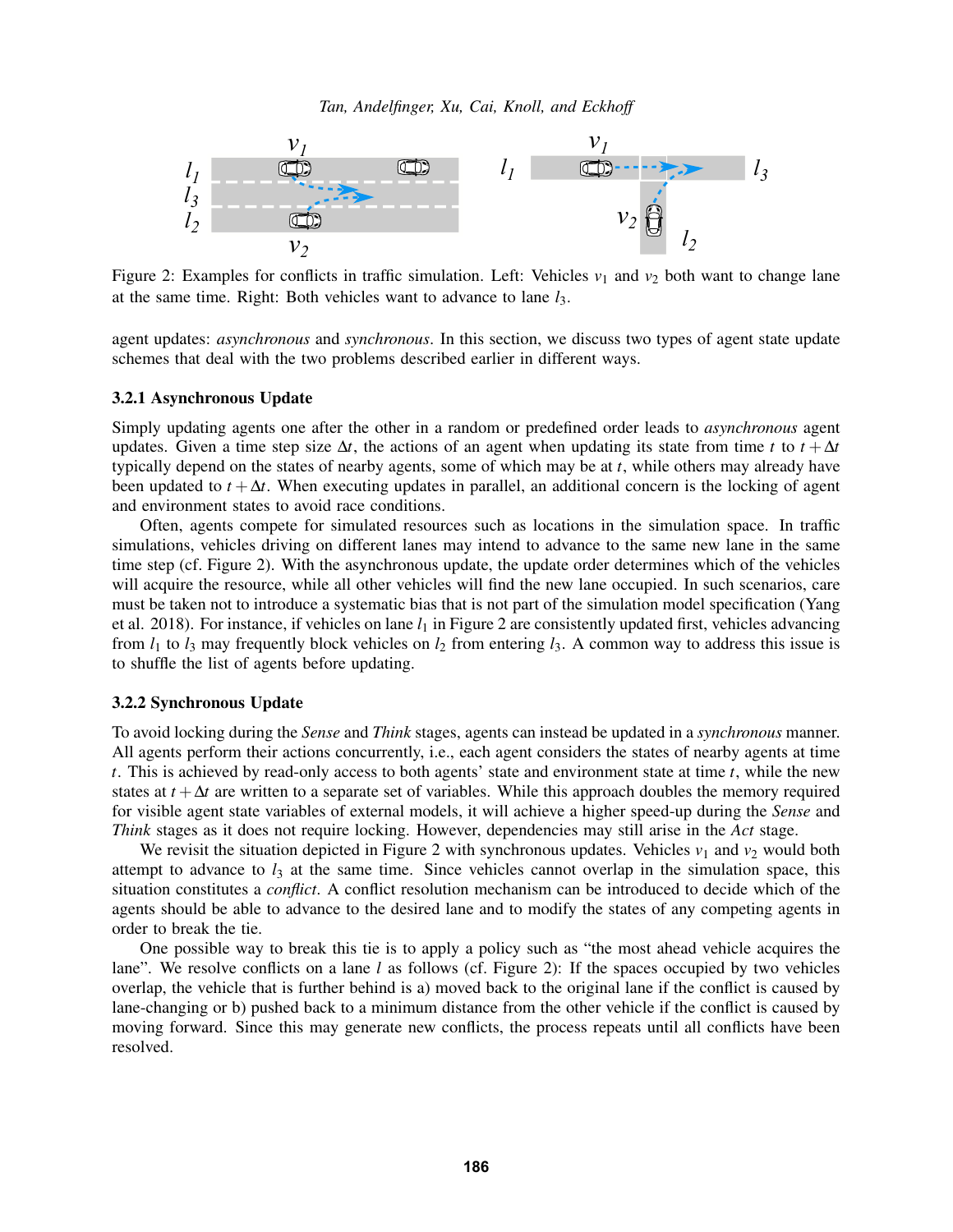#### 3.3 Multi-thread Parallel Execution Schemes

This subsection describes two multi-thread parallel execution schemes for the efficient execution of agentbased simulation. To maintain data consistency on the concurrent modification of a resource by different threads, the resource has to be locked by the thread accessing it. Two methods of locking can be used: *blocking lock* and *try lock*. Blocking lock ensure that when one thread locks the resource, other threads need to wait for the thread to complete and release the lock. Try lock only acquires the lock when no other thread is locking it, and returns a failure when other thread is currently having the lock. The benefit of try-lock is allowing the thread to process other workloads if the lock fails, thus reducing the waiting time for locking.

#### 3.3.1 Chunk Execution

A straightforward approach to distributing the workload is by grouping it into chunks and then assigning each chunk to a thread. The main overhead for chunk execution is locking. Blocking locks can be used to lock the workload by the thread accessing it. In the worst-case scenario, if all threads attempt to lock the same resource, lock contention will lead to the serialization of execution.

#### 3.3.2 Workload Pool

One of the main goals when partitioning the simulation space is to minimize workload imbalance. The slowest thread determines the maximum achievable speed-up, as all other threads wait at synchronization barriers. That means, that in order to advance to the next time step in the simulation, all agents need to be updated. Using chunk execution, in the worst-case scenario, the simulation can be serialized where all agents residing on one lane are exclusively handled by one thread. Due to workload imbalance between threads, serialized execution of a parallel simulation can perform worse than a sequential one.

Thread pool design aims to minimize this workload imbalance. Workload balance can be maximized by creating a workload pool where threads process one workload after another until all workloads have been processed. Blocking locks can be used to lock all dependencies required by the workload. However, when all threads attempt to acquire the same lock, blocking locks will serialize the execution.

To reduce the time spent waiting to acquire locks, try-locks can be used with two workload pools. When a thread tries to acquire the locks and fails, the workload is placed into another workload pool  $p_2$ . After the first workload pool  $p_1$  finishes executing, the workloads in  $p_2$  will be processed. For workloads that fail to acquire locks in  $p_2$ , they are placed in  $p_1$ . These two pools are executed iteratively until all workloads are processed.

However, there can be a significant overhead if threads frequently fail to acquire locks due to lock contention, and need to place the workload in the next pool. In the best-case scenario, all the workloads can be processed in a single iteration. There is a possibility that only one thread manages to acquire the locks for a workload in each iteration, which will serialize the execution.

### 3.4 Parallel Execution of State Updates

The locking behavior for asynchronous and synchronous updates are different. Hence, different parallel execution schemes are suitable for each update mechanism.

## 3.4.1 Asynchronous Update Workload Pool

In the *asynchronous updates*, the input for updating agents can include other agents that might have already been forwarded to time  $t + \Delta t$  as well as agents still residing at time *t*. To avoid race conditions, the lane on which the agent resides and all other lanes within the sensing range of the agent have to be locked. When chunk execution is used for asynchronous updates, processing each lane requires the locking of all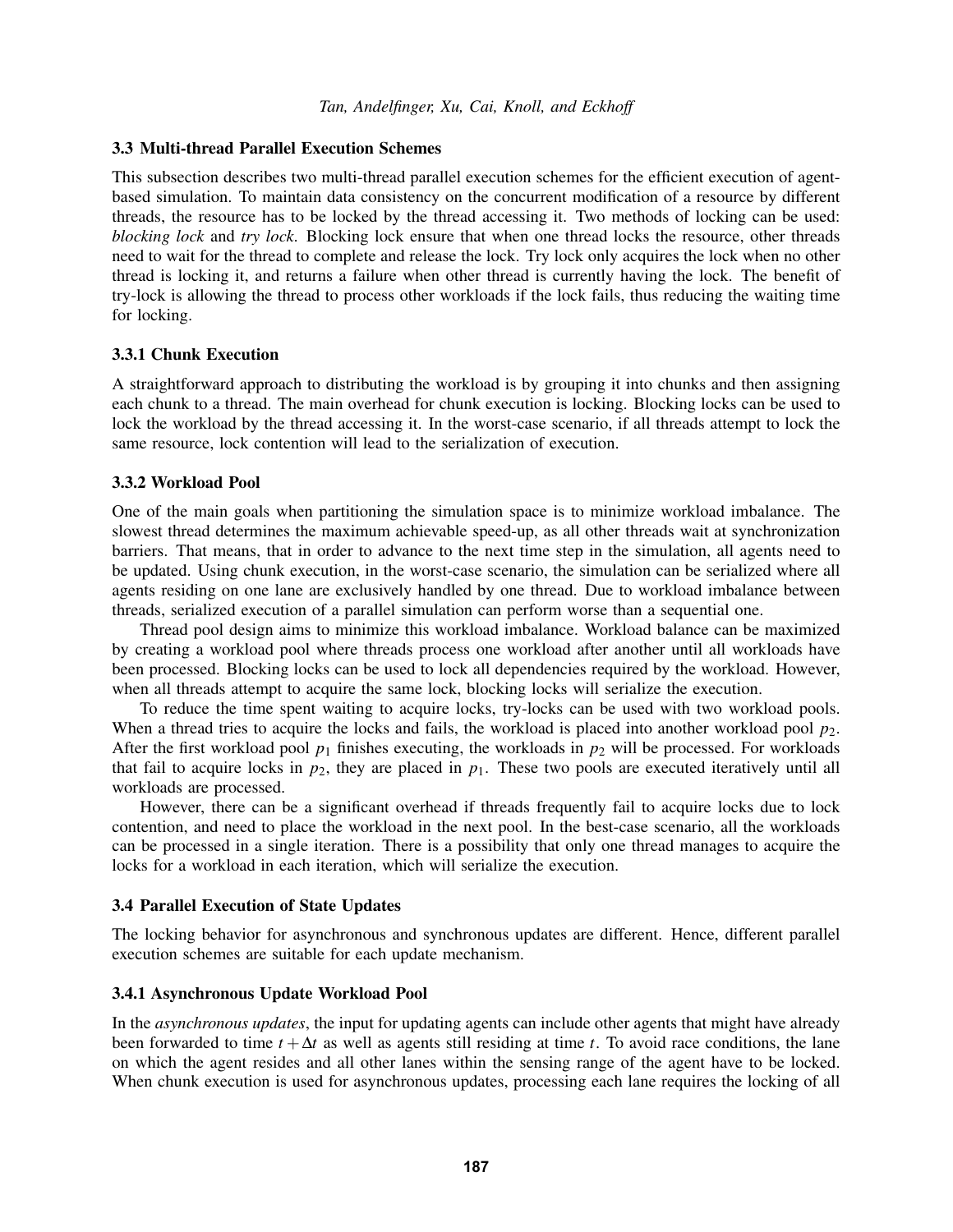<span id="page-6-1"></span>

|     | 1: $p_1 \leftarrow L_t$    | 1: parallel for $l_t \leftarrow L_t$ do                                    |  |
|-----|----------------------------|----------------------------------------------------------------------------|--|
|     | 2: while $ p_1  > 0$ do    | 2: $Sense(l_t)$                                                            |  |
| 3:  | for each thread do         | $Think(l_t)$<br>3:                                                         |  |
| 4:  | $l_t \leftarrow p_1.pop()$ | $4:$ end for                                                               |  |
| 5:  | if $tryLock(l_t)$ then     | 5: parallel for $l_t \leftarrow L_t$ do                                    |  |
| 6:  | $Sense(l_t)$               | 6: $lock(l_{t+\Delta t})$                                                  |  |
| 7:  | $Think(l_t)$               | 7: $l_{t+\Delta t} \leftarrow Act(l_t)$                                    |  |
| 8:  | $l_t \leftarrow Act(l_t)$  | 8: $unlock(l_{t+\Delta t})$                                                |  |
| 9:  | $unlock(l_t)$              | $9:$ end for                                                               |  |
| 10: | else                       | $10:$ repeat                                                               |  |
| 11: | $p_2.push(l_t)$            | <b>parallel for</b> $l_{t+\Delta t} \leftarrow L_{t+\Delta t}$ do<br>11:   |  |
| 12: | end if                     | $lock(l_{t+\Delta t})$<br>12:                                              |  |
| 13: | end for                    | $l_{t+\Delta t} \leftarrow$ Conflict Resolution( $l_{t+\Delta t}$ )<br>13: |  |
|     | 14: $swap(p_1, p_2)$       | unlock $(l_{t+\Delta t})$<br>14:                                           |  |
|     | 15: end while              | end for<br>15:                                                             |  |
|     | (a) Asynchronous Update    | 16: <b>until</b> #conflicts $= 0$                                          |  |

(b) Synchronous Update

Figure 3: Pseudocodes for parallel execution of a time step *t*.

neighboring lanes. Using a workload pool can increase parallelism, by reducing the waiting time to acquire locks, compared to chunk execution.

Pseudocode for executing a time step *t* for the asynchronous update using workload pools is shown in Figure [3a.](#page-6-1) First, the set of all lanes  $L_t$  are added to the first workload pool  $p_1$ . Each thread will retrieve a lane and attempts to lock the lane and its neighboring lanes. If the locking is successful, the *Sense-Think-Act* stages can be executed, and the lanes are unlocked. If the thread is unable to lock the lane, the lane is placed in the second workload pool  $p_2$ . After all lanes in  $p_1$  are completed, the lanes in *p*<sup>2</sup> will be processed. This is executed iteratively until there is no more workload in the pools.

# 3.4.2 Synchronous Update Chunked Execution

*Synchronous updates* circumvent the issue of large locking overheads by basing all state updates for *t* +∆*t* on the states at time *t*. This means that the new states need to be buffered and not overwritten during the update phase, increasing memory requirements. When chunk execution is used for synchronous updates, locking is not required during the *Sense* and *Think* stages. Hence, the workloads can be executed in parallel during the *Sense-Think* stages without any locks. However, during the *Act* stage, conflicts can occur when agents want to occupy the same resource. Therefore, locking is only required for updating the agents and when resolving conflicts in the *Act* stage. Chunk execution is suitable for synchronous updates, where each of the agent-update stages is executed in chunks.

Pseudocode for executing a time step *t* for the synchronous update is shown in Figure [3b.](#page-6-1) In each of the *parallel for* sections, the lanes are divided into equal chunks and distributed among the threads. The *Sense* and *Think* stages are performed on the current state *t*, while the *Act* stage is based on state *t* and written to state  $t + \Delta t$ . Based on the next state  $t + \Delta t$ , conflict resolutions are iteratively executed until there are no more conflicts. However, this also requires splitting the stages into different parallel regions, and increases the overhead of synchronization between the regions.

# <span id="page-6-0"></span>4 PERFORMANCE EVALUATION

In this section, we evaluate the performance of two parallel state update schemes and compare performance properties (simulation time and speed-up) for microscopic traffic simulation.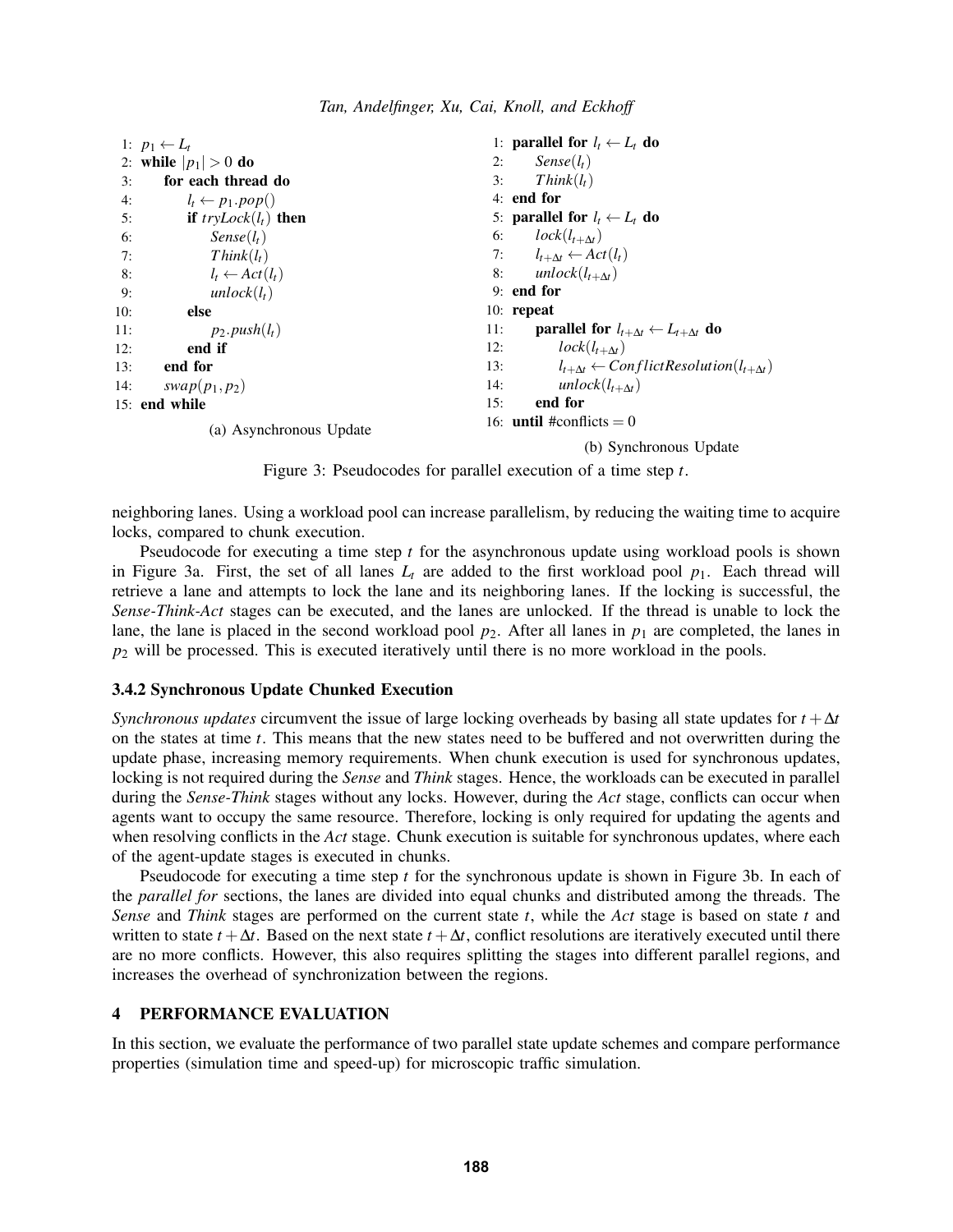

<span id="page-7-0"></span>

(a) Asynchronous update using workload pools.

(b) Synchronous update using chunked execution.

Figure 4: Execution time and its components of each parallel state update scheme across different numbers of threads.

## 4.1 Simulation Setup

We implemented the parallel design into our microscopic agent-based traffic simulator consisting of only external local models. The agents move according to the intelligent driver car-following model (IDM) and the MOBIL lane-changing model. The time-step ∆*t* length for agent updates was set to 0.6 seconds.

We simulated road traffic on a synthetic grid network of  $10 \times 10$  intersections, each road being 100 meters long with 3 lanes per direction. Uniform traffic is generated to travel across the grid network. Routing for each agent is precomputed before the start of the simulation.

The experiments were run on a compute node with the following hardware configurations: two Intel Xeon E5-2670 (2.6GHz, 8 cores) CPUs (i.e., 16 physical processors), and 128 GB RAM. We used GCC 7.5 with OpenMP support. To obtain insights into the performance of the evaluated approaches, we use various configurations for the number of OpenMP threads.

## 4.2 Results

We present the break-down of simulation wall time and speed-up of the two parallel state update schemes. Our results are shown in Figure [4.](#page-7-0)

# 4.2.1 Asynchronous Update Workload Pool

In Figure [4a,](#page-7-0) we observe the reduction in wall time used by the lane-changing and car-following models as more threads are added. We observed the shortest wall-time when there is a good balance in the time spent between executing the simulation models and processing the workload pool.

However, when more than 6 threads were used, the total simulation time increased, as the probability of different threads attempting to lock non-disjoint sets of lanes increased. When the threads failed to acquire the locks, the workload is placed in the next workload pool. Therefore, the overall time spent in the workload pool increases due to lock failures. This is also directly reflected in the increased time spent in the locking and workload pool. When 16 threads are used, although the time spent in the simulation models are the lowest, there is a considerable overhead from the workload pool and locks.

The overhead in the processing of the workload pool is dependent on the probability of lock failures. First, this is largely affected by the scenario, such as the size of the network and density of traffic. For example in a small road network, the probability of two threads locking non-disjoint set of lanes is higher.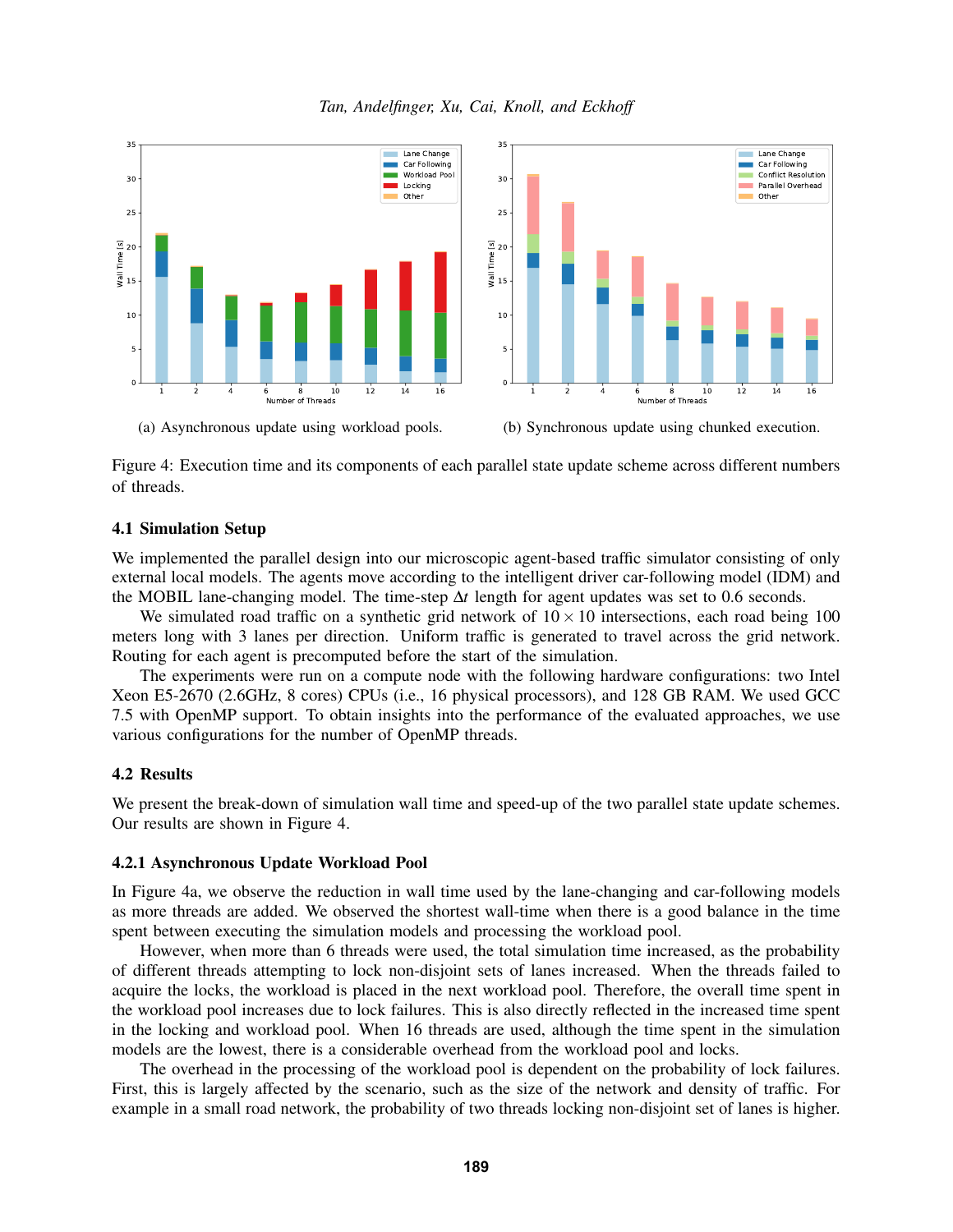<span id="page-8-0"></span>



(b) Weak-scaling using a varying problem size.

Figure 5: Speed-up of (a) asynchronous update using workload and (b) synchronous update using chunked execution compared to sequential execution.

This will require multiple iterations of the workload pool to process all workloads. In a large road network, the probability of two threads attempting to lock non-disjoint set of lanes is lower. Hence, it is possible to process the workload pool in a single iteration. Second, increasing the number of threads also increases the probability of locking non-disjoint set of lanes.

# 4.2.2 Synchronous Update Chunked Execution

In Figure [4b,](#page-7-0) the synchronous update scheme generally shows a decrease in simulation time when more threads are added. The better performance can be attributed to lower locking overhead, since only the *Act* stage and conflict resolution require locking. As each of the *Sense-Think-Act* stages can be parallelized, the synchronous update mechanism offers better scalability compared to the asynchronous approach.

However, there are significant overheads when using synchronous updates, which lead to higher simulation times compared to asynchronous updating when a small number of threads are used. First, there is a workload imbalance when a small number of threads are used as there is no redistribution of lanes among the threads during the simulation. With an increasing number of threads, the workload is distributed more evenly across the threads, reducing the threading overhead as shown in Figure [4b.](#page-7-0) Second, thread overhead (i.e., forking/joining of parallel regions) is increased for the synchronous update because of the explicit separation of the *Think-Sense-Act* stages, leading to smaller parallel regions. The third overhead is due to additional conflict resolution required by the synchronous update.

# 4.2.3 Speed-Up

We measured the speedup of parallel asynchronous and synchronous updates compared to a sequential execution, which runs on a single thread without locks or conflict resolution. Our results for strong-scaling and weak-scaling are shown in Figures [5a](#page-8-0) and [5b](#page-8-0) respectively.

For the strong-scaling experiment, the total problem size is fixed while the number of threads is varied. In our case, the total number of agents is fixed at 10,000. When a small number of threads are used  $\ll$  = 10 threads), the asynchronous update scheme has a better speedup compared to the synchronous update one. As there are fewer lock contentions for a small number of threads, the asynchronous update exhibits better performance. Using one thread shows a small slowdown compared to sequential execution, indicating the overhead of executing the workload pool is small. It exhibits the best performance  $(1.77 \times$  speedup) for six threads. However, the asynchronous update has a reduction in the speedup when more than 6 threads are used. Initially for a small number of threads, the synchronous update is shown to have a slowdown compared to sequential execution. This indicates that the overhead for the threading and two-state update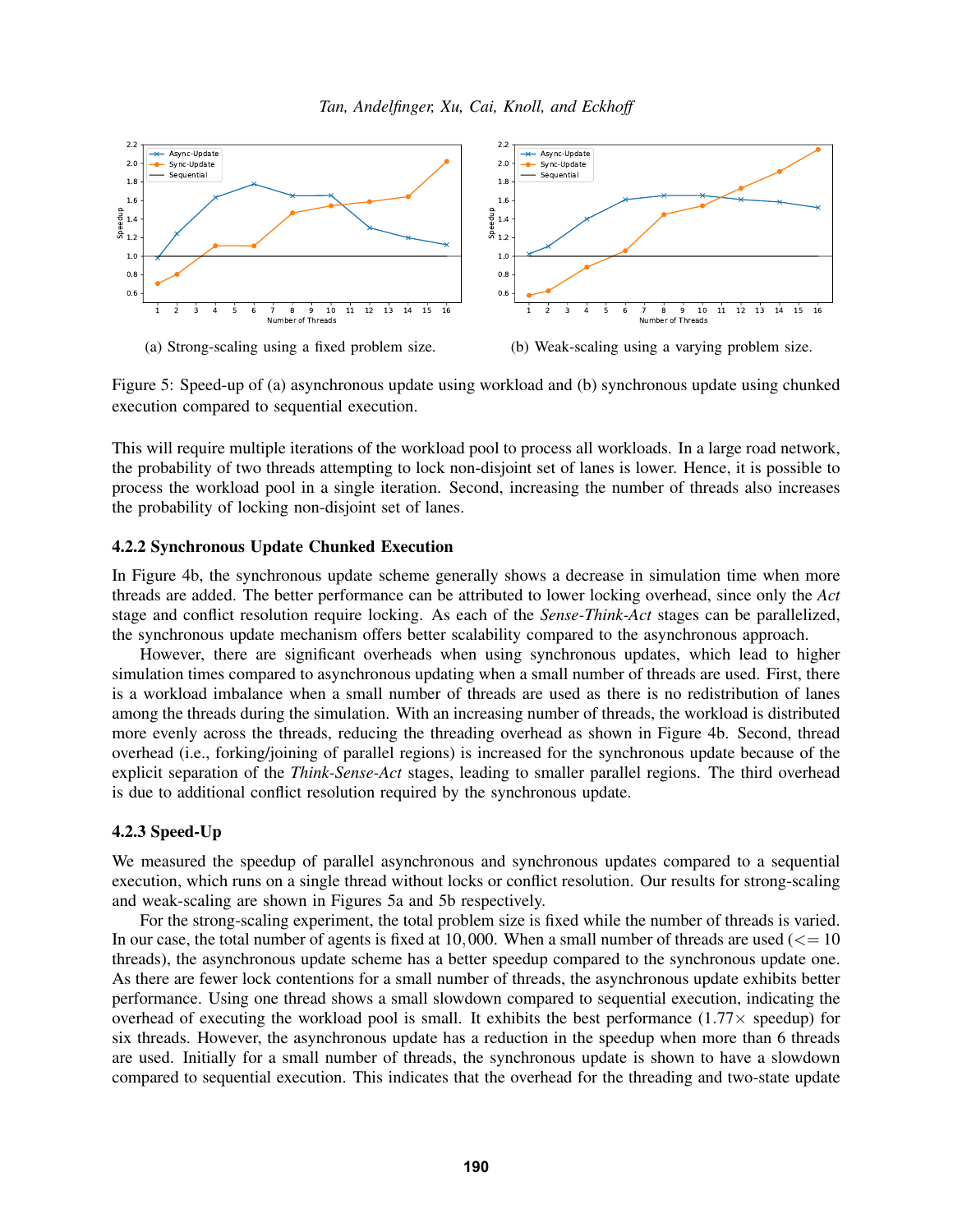is large. There is only a speedup when four or more threads are used. However, it demonstrates better scaling compared to asynchronous updating, with a maximum speedup of  $2.02 \times$  using 16 threads.

For the weak-scaling experiment, the problem size per thread is fixed while the number of threads and the total problem size is varied. We scaled the total number of agents by the number of threads, i.e., 1,000 agents per thread. For an algorithm with good scalability, the parallel part is expected to scale linearly with the number of threads. The asynchronous update exhibits speedup with an increasing number of threads, with the best performance  $(1.65 \times$  speedup) for 8 threads. However, the speedup decreases for more than eight threads due to the workload pool and locking overheads. Synchronous updates have a slowdown for four threads or fewer, mainly due to workload imbalance. It exhibits approximate linear scaling with  $2.15\times$  speedup at 16 threads.

In summary, with a small number of threads, the asynchronous update shows better speedup compared to the synchronous update. However, the synchronous update shows to have better scalability compared to asynchronous updating.

## <span id="page-9-0"></span>5 DISCUSSION

Asynchronous or synchronous updates have been inspired by related works in cellular automata [\(Huberman](#page-10-12) [and Glance 1993\)](#page-10-12). While the focus in these works lies on asynchronous or synchronous updates on the modeling side, our focus is on the simulation execution.

There are several issues regarding asynchronous updates. First, when an agent affects the environment, the environment is updated so that the next agent to execute experiences a different environment. Hence, the simulation outcome is dependent on the execution order of the agents, where the order in which workload items are pulled from the pool can affect the simulation outcome. Second, there are lock contentions when multiple threads attempt to update a single resource. The probability of lock-contentions is high when an increasing number of threads are added. This is also dependent on the scenario, e.g., more lock-contentions are expected for congested traffic as many vehicles are close together. In sparse traffic, the likelihood for lock-contention is lower.

There are several advantages and disadvantages of synchronous updating. First, locking is not necessary with synchronous updates in the *Sense* and *Think* stages. Second, the workload division no longer has to be a lane; a finer (per-agent) parallelism granularity can be utilized. This can improve workload balance as the agents can be divided more evenly among the threads, especially for the worst-case scenario where all agents are on a single lane. Third, synchronous updates also introduce determinism in the simulation as the competitions for resources are resolved by the conflict resolution mechanism and no longer depend on the execution order. Fourth, synchronous updating is also more suitable to be offloaded to other compute devices. For example in [Xiao et al. \(2018\),](#page-11-9) the traffic simulation is partially offloaded to execute on graphics processing units (GPUs) using the synchronous update scheme. The opportunity to avoid extensive locking also fits the synchronous programming style and execution mode of GPUs.

[Railsback and Grimm \(2011\)](#page-11-7) stated that synchronous updating is useful in situations when the agents do not update their environment or when they deplete a resource at a slower rate compared to the time steps. In traffic simulations, agents compete strongly for a resource, i.e., a position on a lane. Hence, conflict resolution mechanisms are required to maintain the consistency of the simulation. Usually, modelers need to define how such conflicts should be resolved. The problem of maintaining determinism and freedom of bias for simulation models that do not specify a tie-breaking policy is considered in [\(Yang et al. 2018\)](#page-11-8). A variety of conflict resolution methods for GPUs are also evaluated by the authors.

However, the overhead for conflict resolution can be significant depending on the scenario. For example, on a congested road where vehicles are close together, the agents need to compete with the surrounding agents during lane changing. Since the agents are close together, conflict resolution may also generate new conflicts, which needs to be resolved iteratively until all conflicts have been resolved. These conflict resolutions induce an additional processing overhead during the *Act* stage. Other disadvantages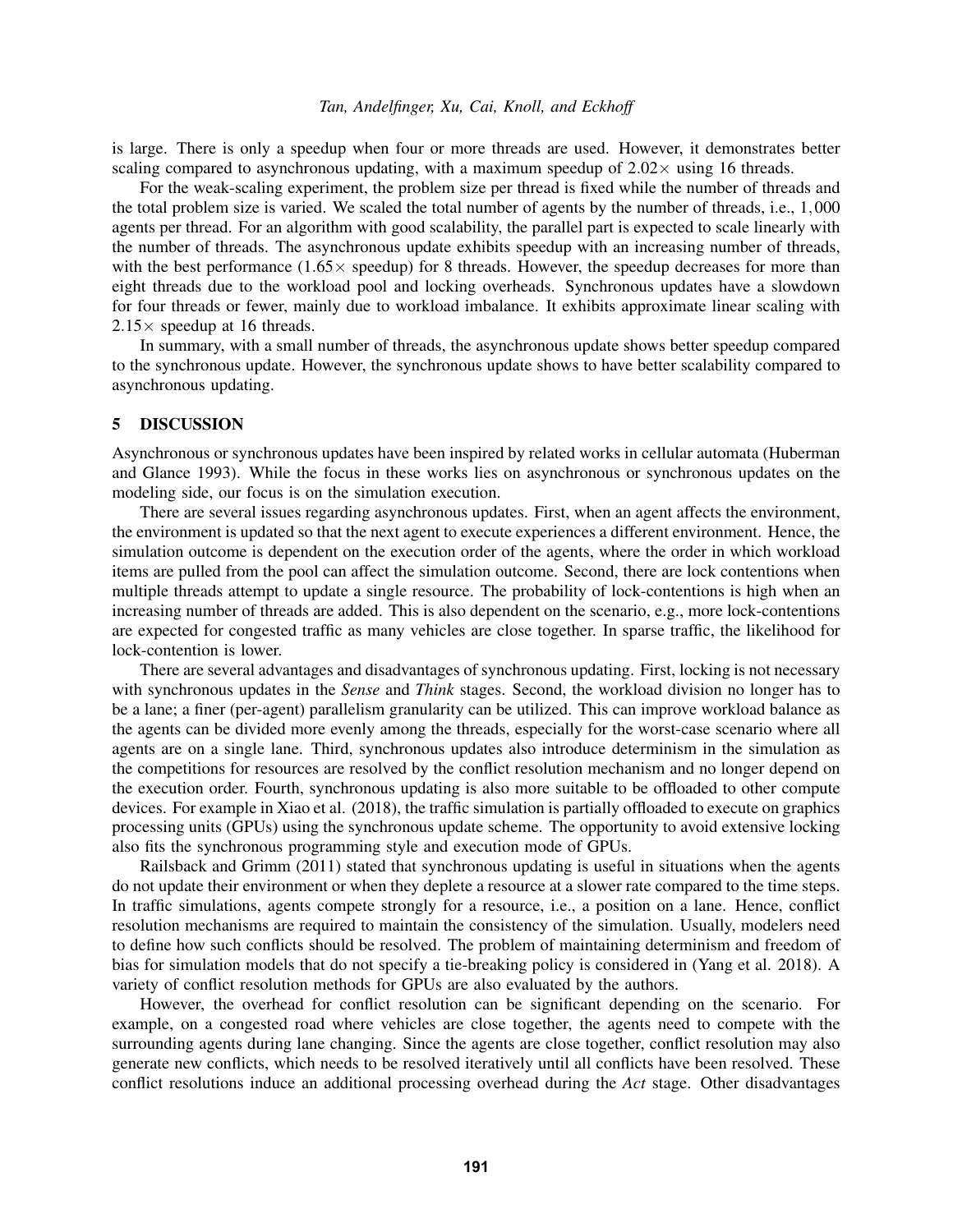for synchronous updates include overheads from workload imbalance, an increase in parallel regions, poor cache performance, and increased memory usage.

# 6 CONCLUSION AND FUTURE WORK

In this work, we outlined the challenges of parallel microscopic traffic simulation. We first presented a taxonomy of models with regards to their data dependencies for parallel execution, discussed different design choices for agent update and multi-thread execution schemes. Performance evaluation is conducted on two parallel state update schemes using a synthetic grid scenario. The asynchronous update shows to have a better speedup when a small number of threads are used, while suffering from significant workload pool overhead when more threads are added. Although the synchronous update has a higher thread overhead, it exhibits better scalability across the threads. We conclude that the performance of the asynchronous update scheme largely depends on the scenario, while the advantages of synchronous update (less locking, better scalability) outweigh the disadvantages (more memory consumption, conflict resolution).

There exist a number of research avenues to further improve the performance of traffic simulation. First, we believe that there is a large potential in the field of partitioning and graph-ordering algorithms to reduce the blocking of threads and to achieve better load balance. Second, application-specific synchronization protocols can further improve performance by reducing overhead. Last, automatic resource allocation for an optimal number of threads can be investigated to increase the efficiency of parallel traffic simulation.

#### ACKNOWLEDGEMENTS

This work was financially supported by the Singapore National Research Foundation under its Campus for Research Excellence And Technological Enterprise (CREATE) programme.

## **REFERENCES**

- <span id="page-10-11"></span>Aydt, H., Y. Xu, M. Lees, and A. Knoll. 2013. "A multi-threaded execution model for the agent-based SEMSim traffic simulation". In *AsiaSim 2013*, edited by G. Tan, G. K. Yeo, S. J. Turner, and Y. M. Teo, Volume 402, 1–12. Berlin, Heidelberg, Germany: Springer Berlin Heidelberg.
- <span id="page-10-2"></span>Barceló, J., J. L. Ferrer, and D. Garcia. 1998. "Microscopic traffic simulation for ATT systems analysis. A parallel computing version". *25th Aniversary of CRT*:1–16.
- <span id="page-10-9"></span>Bi, R., J. Xiao, D. Pelzer, D. Ciechanowicz, D. Eckhoff, and A. Knoll. 2017. "A Simulation-based Heuristic for City-scale Electric Vehicle Charging Station Placement". In *2017 IEEE 20th International Conference on Intelligent Transportation Systems (ITSC)*, 2217–2223. Yokohama, Japan: Institute of Electrical and Electronics Engineers, Inc.
- <span id="page-10-6"></span>Brackstone, M., and M. McDonald. 1999. "Car-following: a historical review". *Transportation Research Part F: Traffic Psychology and Behaviour* 2(4):181–196.
- <span id="page-10-3"></span>Bragard, Q., A. Ventresque, and L. Murphy. 2016. "Self-Balancing Decentralized Distributed Platform for Urban Traffic Simulation". *IEEE Transactions on Intelligent Transportation Systems* 18(5):1190–1197.
- <span id="page-10-5"></span>Chen, B., and H. H. Cheng. 2010. "A review of the applications of agent technology in traffic and transportation systems". *IEEE Transactions on Intelligent Transportation Systems* 11(2):485–497.
- <span id="page-10-8"></span>Dell'Orco, M., and M. Marinelli. 2017. "Modeling the dynamic effect of information on drivers' choice behavior in the context of an Advanced Traveler Information System". *Transportation Research Part C: Emerging Technologies* 85(January):168–183.
- <span id="page-10-0"></span>Fujimoto, R. M. 2016. "Research Challenges in Parallel and Distributed Simulation". *ACM Transactions on Modeling and Computer Simulation* 26(4):29.
- <span id="page-10-10"></span>Gora, P., and Rüb, I. 2016. "Traffic Models for Self-driving Connected Cars". *Transportation Research Procedia* 14:2207-2216.
- <span id="page-10-7"></span>Hidas, P. 2002. "Modelling lane changing and merging in microscopic traffic simulation". *Transportation Research Part C: Emerging Technologies* 10(5-6):351–371.
- <span id="page-10-12"></span>Huberman, B. A., and N. S. Glance. 1993. "Evolutionary games and computer simulations". *Proceedings of the National Academy of Sciences* 90(16):7716–7718.
- <span id="page-10-4"></span>Kesting, A., M. Treiber, and D. Helbing. 2008. "Agents for Traffic Simulation". In *Multi-Agent Systems Simulation and Applications*, edited by A. M. Uhrmacher and D. Weyns, Chapter 11, 325–356. CRC Press.
- <span id="page-10-1"></span>Liu, H and Ma, W and Jayakrishnan, R and Recker, W 2004. "Large-Scale Traffic Simulation Through Distributed Computing of Paramics".